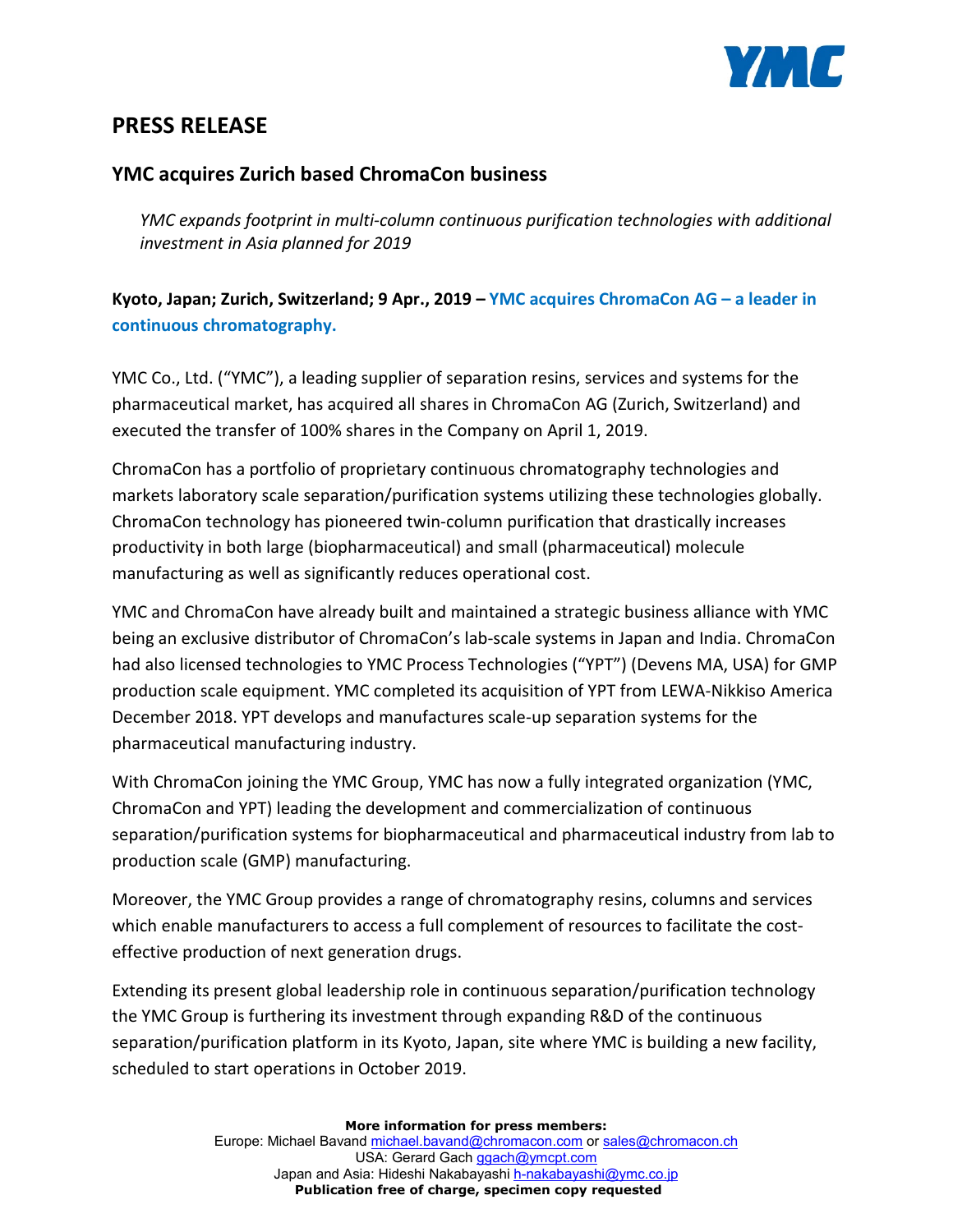

The YMC Group intends to accelerate development of the continuous separation/purification business on a global basis leveraging the YMC Japan, US, & EU sites in a quest to lead innovation in continuous separation/purification system business in all geographies.

**- ENDS -**

### **About ChromaCon AG**



ChromaCon is a life science tool company located at Zurich, Switzerland, providing best-in-class process solutions to the pharmaceutical industry. ChromaCon has developed and patented novel process principles, process control and simulation software, equipment designs and operating software for batch, cyclic and continuous chromatography. These process solutions result in significant CAPEX and OPEX cost savings and enabling scalable chromatographic solutions for large scale purification applications. The Contichrom<sup>®</sup> laboratory-scale equipment is co-marketed worldwide by the ChromaCon and its partners. ChromaCon has provided global licenses for its process technologies to YPT for implementation into scale-up systems.

web: [www.chromacon.com](http://www.chromacon.com/)

#### **About YMC Co., Ltd.**



YMC is a private life science company headquartered in Kyoto, Japan. Founded in 1980, YMC has over 9 affiliates and facilities throughout Asia, Europe and America. The about 500 employees are providing best-in-class lab and process solutions to pharmaceutical industry. YMC focus is in innovation, production and sales of packing materials, packed columns and systems for High Performance Liquid Chromatography (HPLC), Low Pressure Liquid Chromatography (LPLC) and custom purification and custom synthesis. YMC operates a CMO facility and pilot plant incorporating state of the art simulated moving bed (SMB) purification. YMC is also engaged in the production and sales of micro-reactor systems. YMC's intellectual properties, cultivated from many years of experience, will continue to push

**More information for press members:**

Europe: Michael Bavand [michael.bavand@chromacon.com](mailto:michael.bavand@chromacon.com) o[r sales@chromacon.ch](mailto:sales@chromacon.ch) USA: Gerard Gach [ggach@ymcpt.com](mailto:ggach@ymcpt.com) Japan and Asia: Hideshi Nakabayashi [h-nakabayashi@ymc.co.jp](mailto:h-nakabayashi@ymc.co.jp) **Publication free of charge, specimen copy requested**